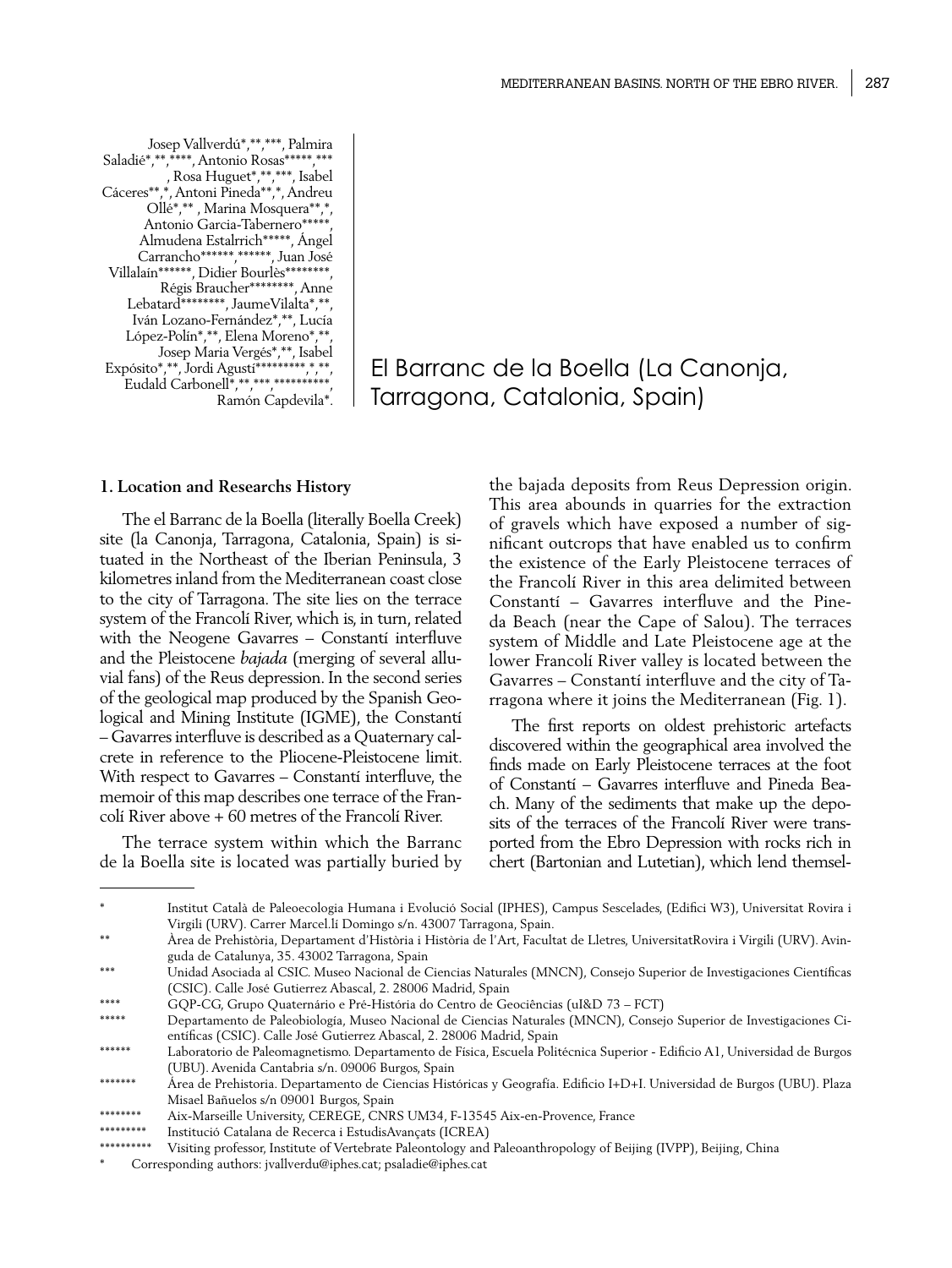Pleistocene and Holocene hunter-gatherers in Iberia and the Gibraltar Strait: 288 | PLEISTOCENE AND HOLOCENE HONTER-G/<br>THE CURRENT ARCHAEOLOGICAL RECORD



**Figure 1.** El Barranc de la Boella (BB) is situated in the Northeast of the Iberian Peninsula in the basin of the Francolí River. In the digital model of the terrain, courtesy of Miquel Vilà of the Geological Institute of Catalonia, the elevation of the surface area of the upper terraces can be observed to the northeast of the black spot (which is where the el Barranc de la Boella sites are located), with the elevations of the miopliocene between the black spot and the city of Tarragona (T) also being shown. The Barranc de la Boella sites are pit 1 (C1) alongside profile 1 (P1), pit 2 (LM, la Mina) and pit 3 (EF, el Forn). The stratigraphic column represented in 1 shows the stratigraphy reproduced by Marin (1933). The lithic industry shown in 2 is a reproduction of an atypical artefact found next to the remains of proboscideans (Vilaseca, 1973) in which Dr Vilaseca observes artificial, not natural fractures. The lithic industry shown in illustration 3 is the Constantí black flint hand axe documented in 1909 (Gibert, 1909).

ves extremely well to lithic industry, were frequently brought down with them. The provenance of a cordiform hand axe (Gibert, 1909) is attributed to the Constantí area, and for many years it was considered as the oldest proof of the presence of human beings in Catalonia, although the exact location of the find has never been known (Fig. 1: 3). Another piece reported from the past, which is worth mentioning only because it occurred close to Tarragona, is the identification, by Harlé, of a molar of *Elephas meridionalis*, details of which were also published by Marià Faura i Sans (1920). Once again, the exact location of the find is not known, and it is only described here due to its having been found in some gravel quarries administered by the Tarragona Port Authority.

The first paleontological and archaeological finds made in the area around la Canonja and in el Barranc de la Boella are mentioned in the explanatory note

of the first series of 1:50000 IGME maps directed by Agustí Marín (1933). In this map, and in the accompanying explanatory note, the outcrop of el Barranc de la Boella was considered to be a paleontological Pliocene site due to the presence of *Rhinoceros*  sp., *Cervus* sp. and *Equus caballus* Lin., which were found within a stratum composed of red clays (Fig. 1: 1). This note also describes the discovery of *Helix* sp. in the sand and clay deposits of el Mas Boella on top of the stratum of red clays, which were dated as Upper Pliocene. In the section dedicated to prehistory of the memoir of this map, it is noted that prehistoric lithic implements had been found in la Canonja. Years later, Dr Salvador Vilaseca published details of the discovery of abundant lithic industry remains at la Boella within a stratigraphic context. The remains of the lithic industries were found in a number of large gullies close to Reus Airport (Vilaseca, 1954). These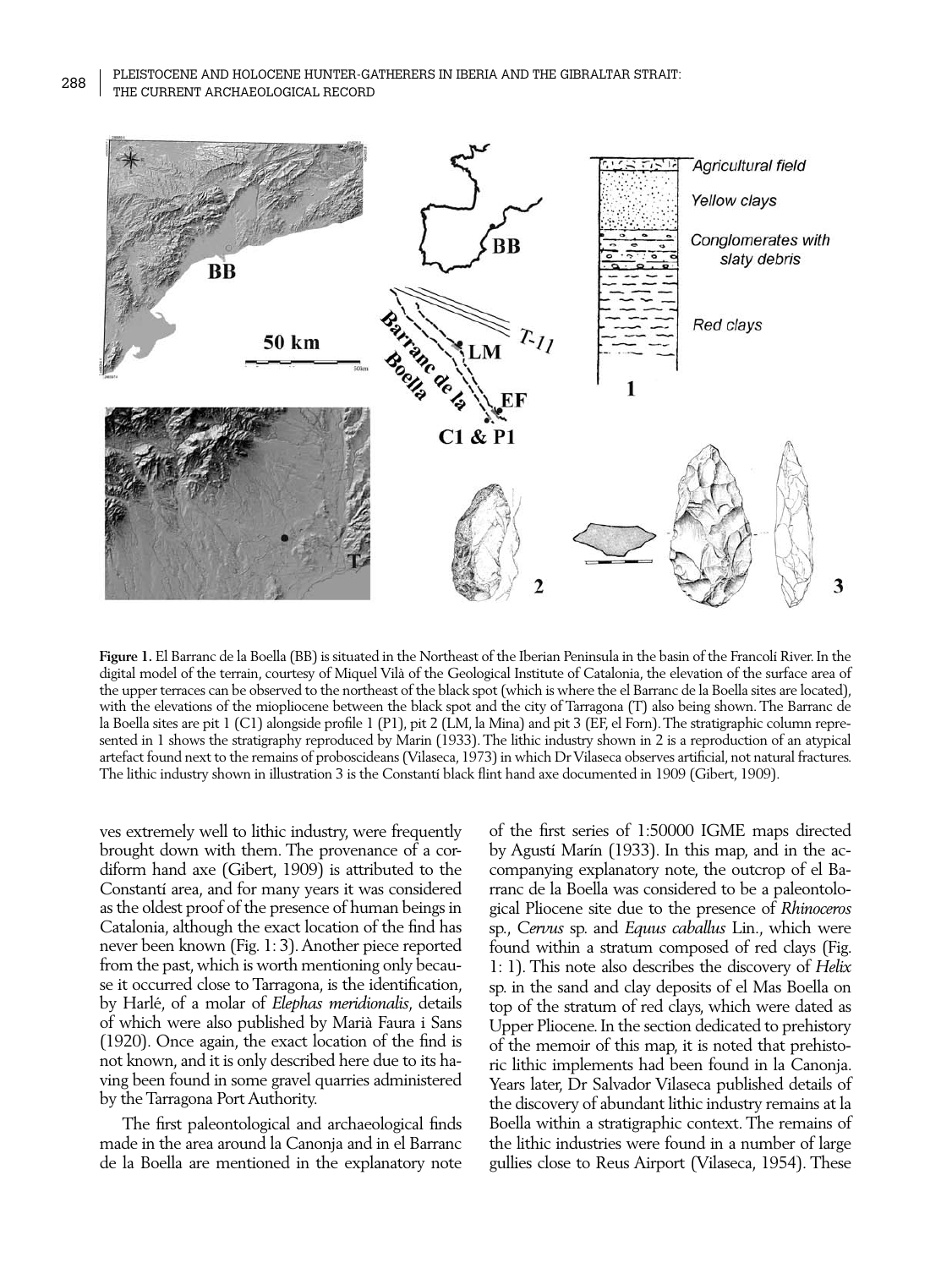archaeological remains were discovered in clayey strata that had settled on top of some conglomerates that had, in turn, settled on top of the red clays described above. Dr Vilaseca named this prehistoric site close to Reus Airport la Boella and proceeded to describe it archaeologically based on the prehistoric pottery and archaic lithic industry he found there at a depth of approximately 1.5 metres. On the other hand, this area, at the foot of the Constantí – Gavarres interfluve, contains numerous surface archaeological sites, with many of these considered as Middle Palaeolithic on the archaeological inventories of the Generalitat de Catalunya. However, only one publication exists that is dedicated to these surface sites and in it les Gavarres and their industries are classified as "*campiñoides*" (Vilaseca and Capdevila, 1968).

In 1970 Ramón Capdevila accidentally discovered the remains of large herbivores at Barranc de la Boella. J. F. de Villalta i Comellas identified them as *Elephas (Archidiskodon) meridionalis* and in 1973 Dr S. Vilaseca published this as Barranc de la Boella site. Together with the discovery of these remains of proboscides, Dr. S. Vilaseca described the finding of flint fragments, which he classified as atypical artefacts (Vilaseca, 1973). In the paragraph that precedes this classification of the atypical flint artefacts Dr. S. Vilaseca insists on admitting that "..., no site or discovery whatever is known that may be attributed to the Lower Palaeolithic which can provide the necessary scientific guarantees" within Southern Catalonia Archaeology. Dr. S. Vilaseca describes this lithic industry in minute detail and arrives at the conclusion that it includes dubious pieces of flint, meaning that the flakes they bear may well be natural, and mentions one flake is clearly artificial (Fig. 1: 2). In this respect he points out that the existence of the Lower Palaeolithic in Tarragona is suggested by the aforementioned Constantí hand axe, details of which were published in 1909 (Gibert, 1909), although he does express his doubts as to its provenance. However, he then goes on to suggest that more evidence exists regarding the Lower Palaeolithic by pointing out other discoveries, made in Reus, of ancient stone axes, or the Middle Palaeolithic industries found at el Forn d'en Sugranyes (Reus), details of which he himself published (Vilaseca, 1952).

Living, as he did, in the town of Reus meant that Dr. S. Vilaseca had known about Barranc de la Boella for many years. In his summary of 1973 he distinguishes the discoveries made at the site of la Boella (Vilaseca, 1954) from those of the Barranc de la Boella. He also used this study to highlight the contribution made by his friend, the palaeontologist Josep Ramón Bataller, to the explanatory note of the geological

map of 1933 (Marín, 1933; Bataller, 1935). Much of the information provided by this mapping of the 1933 received the backing of the Geological Institute of Catalonia, created by the Junta de Ciencias de la Mancomunitat de Catalunya in 1914, under the direction of M. Faura i Sans. Josep Ramón Bataller and Salvador Vilaseca worked as assistants to M. Faura i Sans and had to leave this geological mapping project unfinished in 1924.

Dr S. Vilaseca describes the Barranc de la Boella finds in a chapter dedicated to Quaternary fauna and not to the Palaeolithic in his 1973 publication. The finds are situated on both margins of the creek close to the buildings (Mas Boella) that gives its name to this municipal district of la Canonja. The fossils are described as coming from the clays, but the illustrations show that the finds are located in the conglomerates and the sands above the reddish clays. The stratigraphy of the Barranc de la Boella is described as having a total thickness of almost 7 metres.

The current archaeological project began with a preventive survey dig in 2007. A torrential flow caused the banks of the creek to collapse at the same point where Dr S. Vilaseca and R. Capdevila discovered the bone remains published in 1973. During this survey a significant number of faunal remains and lithic industry made from chert and other rocks (schist, sandstone, etc.) was documented (Vallverdú *et al.,* 2009; Saladié *et al.,* 2009). The discovery of lithic industries at Barranc de la Boella associated with the proboscide confirmed the evidence of lithic industries that had been so prudently presented by Dr S. Vilaseca 35 years earlier. During those 35 years the concept of Spanish Prehistory went from doubting the existence of the Lower Palaeolithic on the Iberian Peninsula to providing direct proof of the first human inhabitants of Europe dating back to 1 Ma. The investigations carried out in Barranc de la Boella as of 2008 were included in the archaeological excavations project called "*Evolució paleoambiental i poblament prehistòric a les conques dels rius Francolí, Gaià, Siurana i rieres del camp de Tarragona*". To date the fieldwork have been concentrated on 3 pit excavations. Pit 1 (C1) contains the 9  $m^2$  dig of 2007 and stratigraphic profile 1 (P1) on the right-hand bank of the creek. Pit 2, or la Mina (The Mine) (LM), is situated 180 metres upstream from Pit 1 locality and covers an area of 25 m2 . Pit3, also known as el Forn (EF), is situated on the opposite bank to Pit 1 locality and also covers a surface area of 25 m<sup>2</sup>. During the 2013 excavation fieldwork the actions planned to be carried out in Pit 3 were totally completed, with the dig reaching the clays (Neogene) making up the basal layer. On the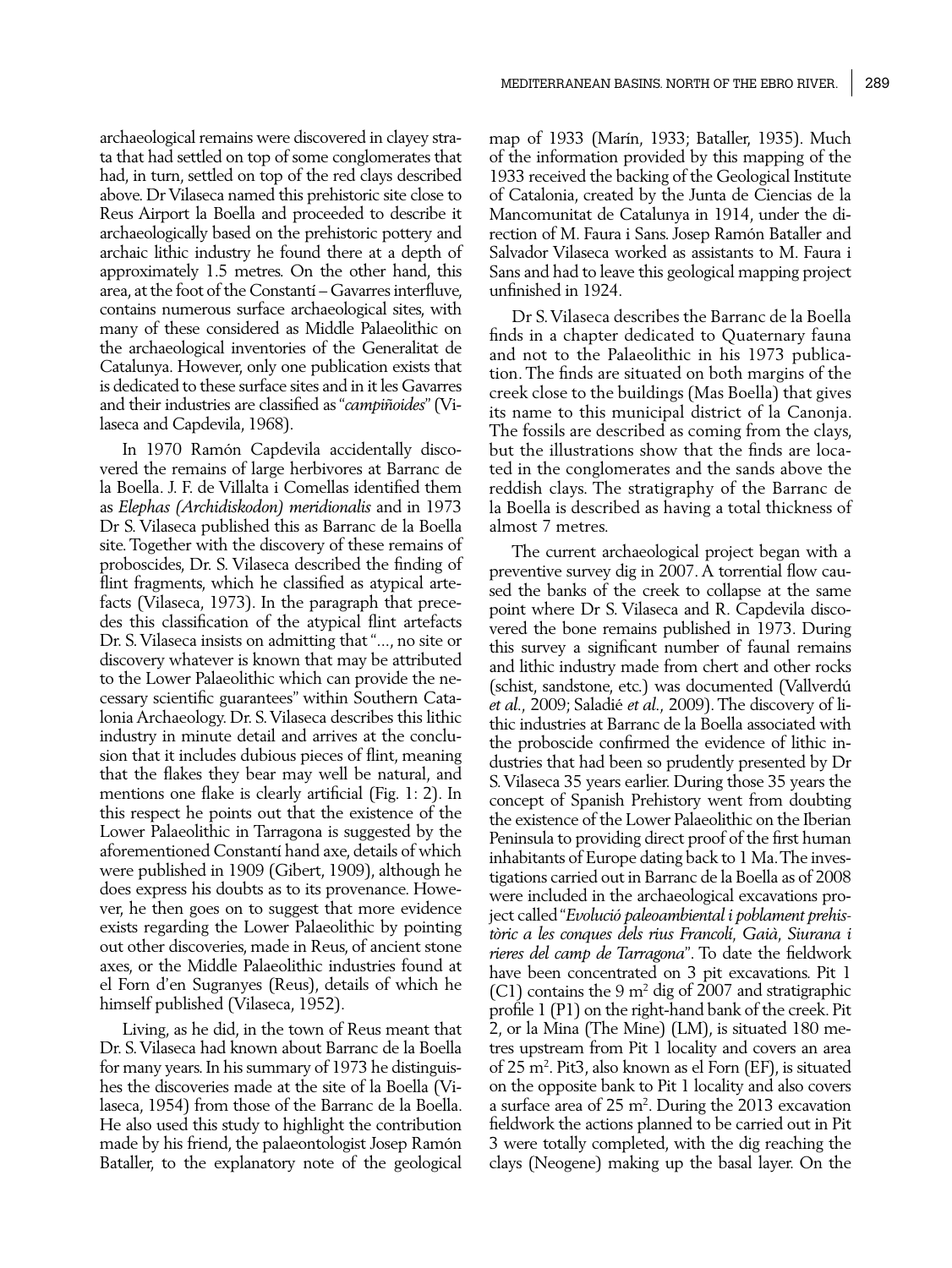other hand, with respect to LM we have carried out an extremely partial exploration with only  $4\ \text{m}^2$  having been excavated without reaching the clays.

The most recent fieldwork has managed to test the value of the cultural and paleontological succession of the Barranc de la Boella record. The available existing fossil record and the results of the stratigraphic research might be considered sufficient for establishing the patrimonial and scientific value of the site. The team participating in this project are those represented in this text as authors. The next research challenges involve the exploration of the deposits laid down prior to the Jaramillo Subchron (< 1Ma) and also of those deposits in which we hope to find archaeo-paleontological remains dating back to the beginning of the Middle Pleistocene (0.5-0.78 Ma). Therefore, at Barranc de la Boella it is our intention to investigate the temporal continuity of the first human occupations of Europe prior to and during the transition from Early Pleistocene to Middle Pleistocene (1.5 to 0.5 Ma). Within the Eurasian context, the first human occupations have, to date, been seen as biological dispersions fed by different migratory currents, rather than a colonisation based on the adaptation of the human settlements on the Eurasian continent (Dennell, 2003). Finally, the industries of El Barranc de la Boella confirms the existence Acheulean technocomplex during the Early Pleistocene in Europe.

## **2. Geological Context and Stratigraphy**

The geology and stratigraphy of El Barranc de la Boella can be described as an incised valley fill encaised in the +60-metres terrace of the Francolí River system. The basal lithostratigraphic units of this incised valley fill is interbedded with the + 50-metre terrace deposits.

The incised valley fill of the Barranc de la Boella has been characterised in 4 principal outcrops with a thick of 9 metres and 6 lithostratigraphic units have been determined (Fig. 2). In units I to III negative polarity has been determined in a high number of samples. The change of polarity has been measured in the samples of the base of unit IV of profile 1 (Fig. 2). The magnetostratigraphy of the top section from unit IV to unit VI shows a normal polarity. The determination of *Mammuthus meridionalis*, *Hippopotamus antiquus*, *Mimomys savini* in the biostratigraphy of unit II indicates that the inverse polarity determined in units I, II, III and in the basal part of IV corresponds to the Matuyama chron (> 0.78 Ma) and to late Early Pleistocene (1 –0.78 Ma) of the temporal geological scale.

The botton of the unnit I consists in an erosive

unconformity that covers miopliocene clays (unit 0) and has a variable thickness to 1.5 metres of beds with well stratified, imbricated and clast supported schistt gravels set in azoic reddish muds. Unit I also contains, albeit less frequently, greenish grey massive sandy beds with fine graded gravels within lenticular scours. On occasion, and on top of unit 0, there are discontinuous lag deposits which contain limestones and flint as well as the schists and other lithologies in which igneous rocks predominate. Unit II overlay unit I in erosive unconformity and has a variable thickness of up to 2 metres. Unit II contains poorly stratified beds made from medium gravel-sized schist matrix supported by green-grey sands. The top of unit II is dominated by poorly stratified beds of massive greenish-grey sand and granules and fine graded gravels in scours. In addition to the schists, in the lithology of the gravels found in unit II sandstones, weathered limestones, rounded flints and other igneous rocks (granitoids) are also less frequently found. The sand and gravel beds of the top layer of unit II are impregnated with yellowish bands of cryptocrystalline segregations and also by carbonaceous laminated muds , especially in the Forn outcrop. Unit II contains fossils in different layers: in C1 and LM 2 levels have been determined; and up to 6 levels have been determined in El Forn. Unit III contains massive greenish muds and has a regular thickness of 2 metres. This unit is extremely mottled by brown and reddish cryptocrystalline segregations, and it is also the unit in which 1 archaeo-paleontological level has been determined in C1 and in EF. Unit IV consist in tabular green sandy muds and scours and channels filled with imbricated schist gravels, and lenticular bodies of matrix supported carbonated nodules by green muds. Its thickness is quite regular and reaches a maximum of 2 metres. The top of unit IV contains calcium carbonate rhizomes at la Mina outcrop. Unit V has a thickness of up to 3 metres in pit 2, which rapidly thins out towards EF and desapears in pit 1. Unit VI merges with unit V in EF in a conglomeratic petrocalcic horizon that has continuity with the petrocalcic horizons which exist on top of the deposits of the alluvial fans of the Reus Depression. These deposits of the Reus Depression have been dated from the second half of the Middle Pleistocene using the Uranium series technique.

# **3. The Archaeo-Paleontological Record**

The most abundant bone remains found in the prehistoric localities are those of the large herbivores located in the lithostratigraphic units II and III (Tab. 1). The species identified at the different locations excavated are *Mammuthus meridionalis*, *Hippopotamus antiquus*, *Stephanorhinus* cf*. hundsheimensis*, *Equus*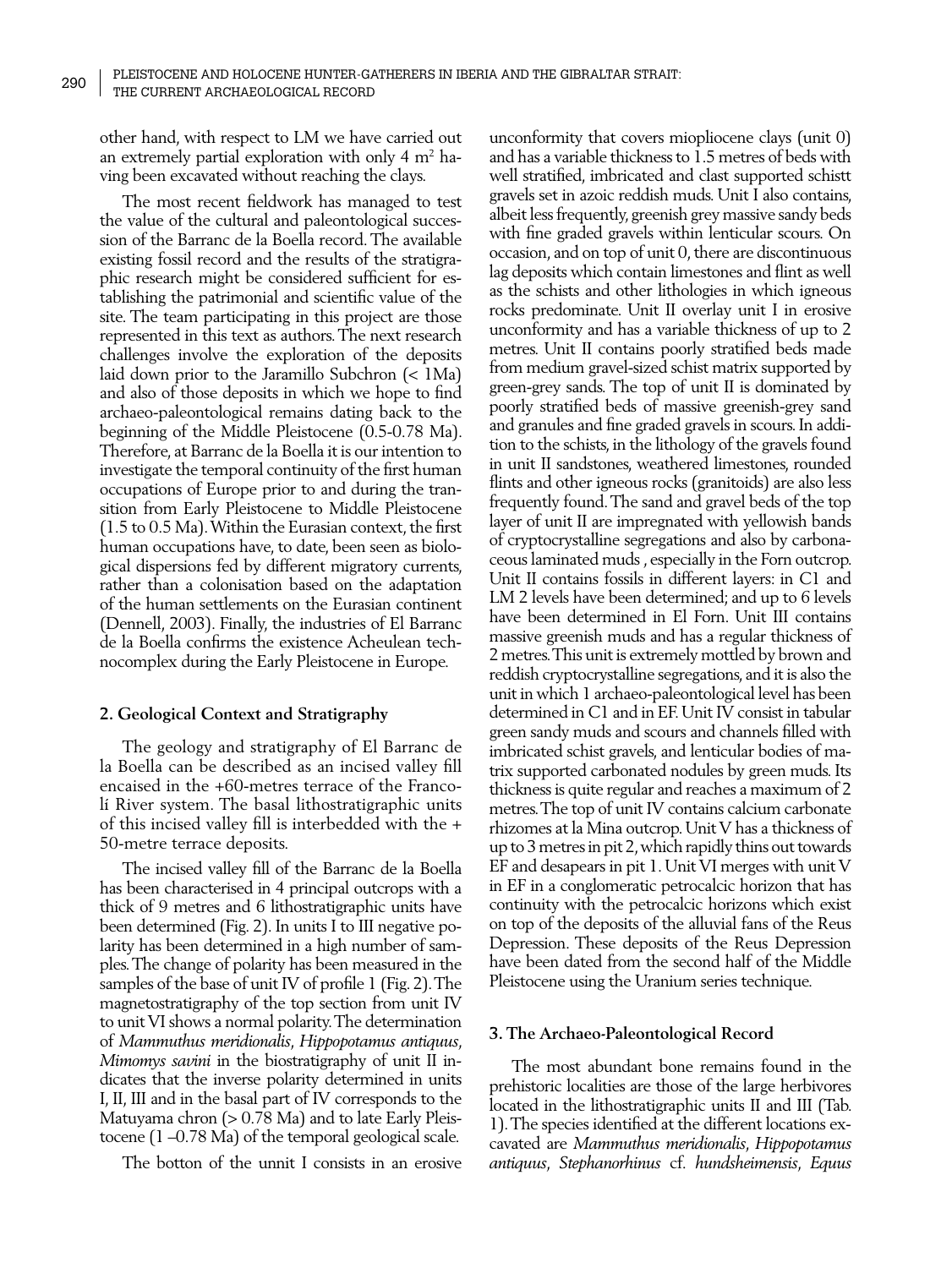

**Figure 2.** Paleomagnetic samples and stratigraphic correlation between the Barranc de la Boella localities. A. The number of samples with a characteristic component for projecting the paleomagnetic direction within an equal area. The solid circles are projections within the normal polarity in the lower hemisphere and the blank circles are the projection within the reverse polarity in the upper hemisphere.

B. Correlations between stratigraphic units based on lithostratigraphic and magnetostratigraphic measurements and observations. Key: 1, lithostratigraphic unit; 2, archaeo-palaeontological level; 3, normal polarity; 4 reverse polarity; 5, undetermined polarity.

*sp.*, Cervidae, *Ursus* sp., *Panthera* cf. *gonbaszoegensis, Hyaenidae*, *Macaca sylvanus, Mimomys savini* and *Victoriamys chalinei*. Found alongside the bones were the abundant remains of the coprolites of a large bone crushing carnivore, possibly a type of hyena.

The most noteworthy faunal remains found in level 2 of C1 are those of *M. meridionalis* (n=549), which pertain to a single individual of around 30 years of age. Both of the animal's tusks were recovered together with its upper and lower molars (Fig. 3). The remains of ribs, vertebrae and skull fragments were found scattered around the tusks and teeth and the two scapulas, one of them totally fragmented, possibly as a result of being trodden on by other mammoths. Found together with these dental and bone remains was the most significant collection of lithic industry discovered at the site complex to date (n=125).

The composition of the faunal materials and of the lithic industry can, in accordance with the classification of site types established by Leakey (1971), to be related with those of a "butchering site*"* where the carcass of a large herbivore was processed. Although there is no doubt that the Hominidae ate meat, it has not been possible to establish how they accessed carcasses. In the level immediately below (level 3) more remains of *M. meridionalis* were found; these mainly comprised dental elements (2 tusks, 4 molars) and skull fragments. No lithic industry associated with this animal was found in this level. However, this discovery confirms that this is an area that was habitually frequented by these animals, which possibly came to the channels and pools to drink.

In pit 3, el Forn locality, taxonomic diversity is high and similar in all the archaeo-paleontological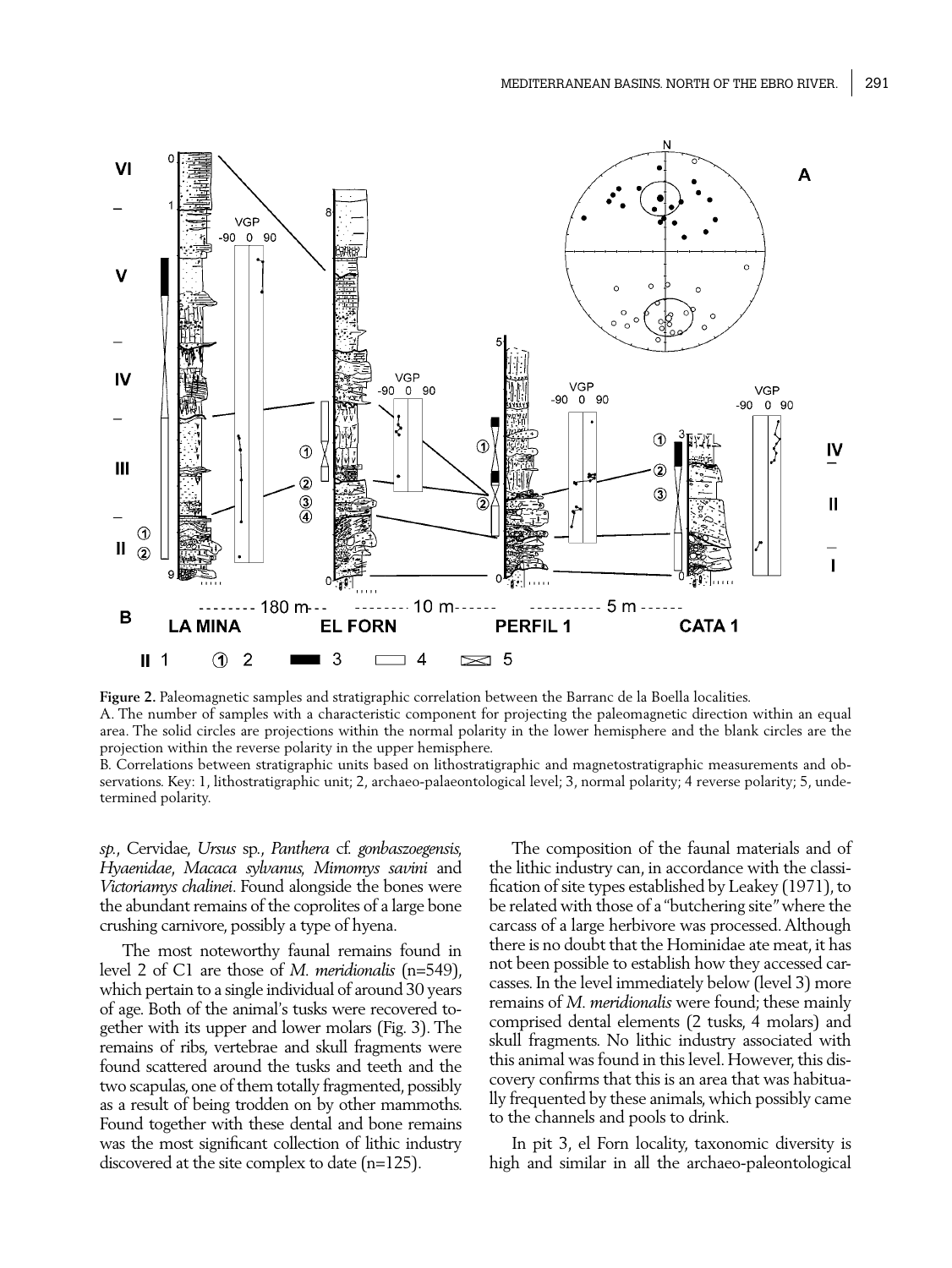# Pleistocene and Holocene hunter-gatherers in Iberia and the Gibraltar Strait: 292 PLEISTOCENE AND HOLOCENE HUNTER-GALENT RECORD THE CURRENT ARCHAEOLOGICAL RECORD

|                                | Centre de<br>Convencions |             | <b>EL</b> Forn |                |              |              |             |              |                | La Mina      |                |              |
|--------------------------------|--------------------------|-------------|----------------|----------------|--------------|--------------|-------------|--------------|----------------|--------------|----------------|--------------|
| Archaelogical Level            | 2                        | 3           | 1              | $\overline{2}$ | 3            | 4            | 5           | 6            | $\overline{7}$ | 1            | $\overline{2}$ | 3            |
| Cervus sp.                     |                          |             | $\mathbf x$    | $\mathbf x$    | $\mathbf{x}$ | $\mathbf{x}$ |             | $\mathbf{x}$ |                |              | $\mathbf x$    |              |
| Dama cf. vallonetensis         | X                        | $\mathbf x$ | $\mathbf x$    | $\mathbf x$    | $\mathbf{x}$ | $\mathbf x$  | $\mathbf x$ |              |                | X            | $\mathbf x$    | $\mathbf x$  |
| Megaloceros savini             |                          |             | $\mathbf x$    | $\mathbf x$    | $\mathbf x$  | X            |             |              |                |              | X              |              |
| Equus cf. stenonis             |                          | $\mathbf x$ | $\mathbf{x}$   | $\mathbf x$    | $\mathbf{x}$ | $\mathbf x$  | $\mathbf x$ |              |                | $\mathbf{x}$ | $\mathbf x$    |              |
| Bovini indet.                  |                          |             |                | $\mathbf x$    | $\mathbf{x}$ | X            |             |              |                | $\mathbf x$  |                |              |
| Hippopotamus antiquus          |                          |             | $\mathbf x$    | X              | $\mathbf{x}$ | $\mathbf x$  | X           |              |                | $\mathbf{x}$ | $\mathbf{x}$   | $\mathbf{x}$ |
| Stephanorhinus hundsheimiensis |                          |             | $\mathbf{x}$   | X              | $\mathbf x$  | $\mathbf{x}$ |             |              | $\mathbf{x}$   |              |                |              |
| Mammuthus meridionalis         | $\mathbf x$              | X           |                | X              | $\mathbf x$  | X            |             |              |                |              | X              |              |
| Sus scrofa                     |                          |             | $\mathbf x$    |                |              |              |             |              |                |              |                |              |
| cf. Pachycrocuta brevirostris  |                          |             |                |                | X            |              |             |              |                |              |                |              |
| Ursus sp.                      |                          |             |                |                |              | $\mathbf{x}$ |             |              |                | $\mathbf{x}$ | $\mathbf{x}$   |              |
| Canis sp.                      |                          |             |                |                |              |              |             |              |                |              | $\mathbf x$    |              |
| cf Panthera gombaszoegensis    |                          |             |                |                |              |              |             |              |                |              | $\mathbf{x}$   |              |
| Macaca silvana                 |                          |             |                |                |              |              |             |              |                |              | X              |              |
| Castor sp.                     |                          |             |                |                |              | $\mathbf x$  |             |              |                |              |                |              |

Table 1. The table shows the species present in the different archaeological levels of the three locations excavated in El Barranc de la Boella. All of the levels pertain to lithostratigraphic unit II, except for level I of El Forn, which forms part of unit I.



**Figure 3.** Image of the tusks of *Mammuthus meridionalis* and other skeletal elements found in level 2 of the pit 1 (P. Saladié/IPHES).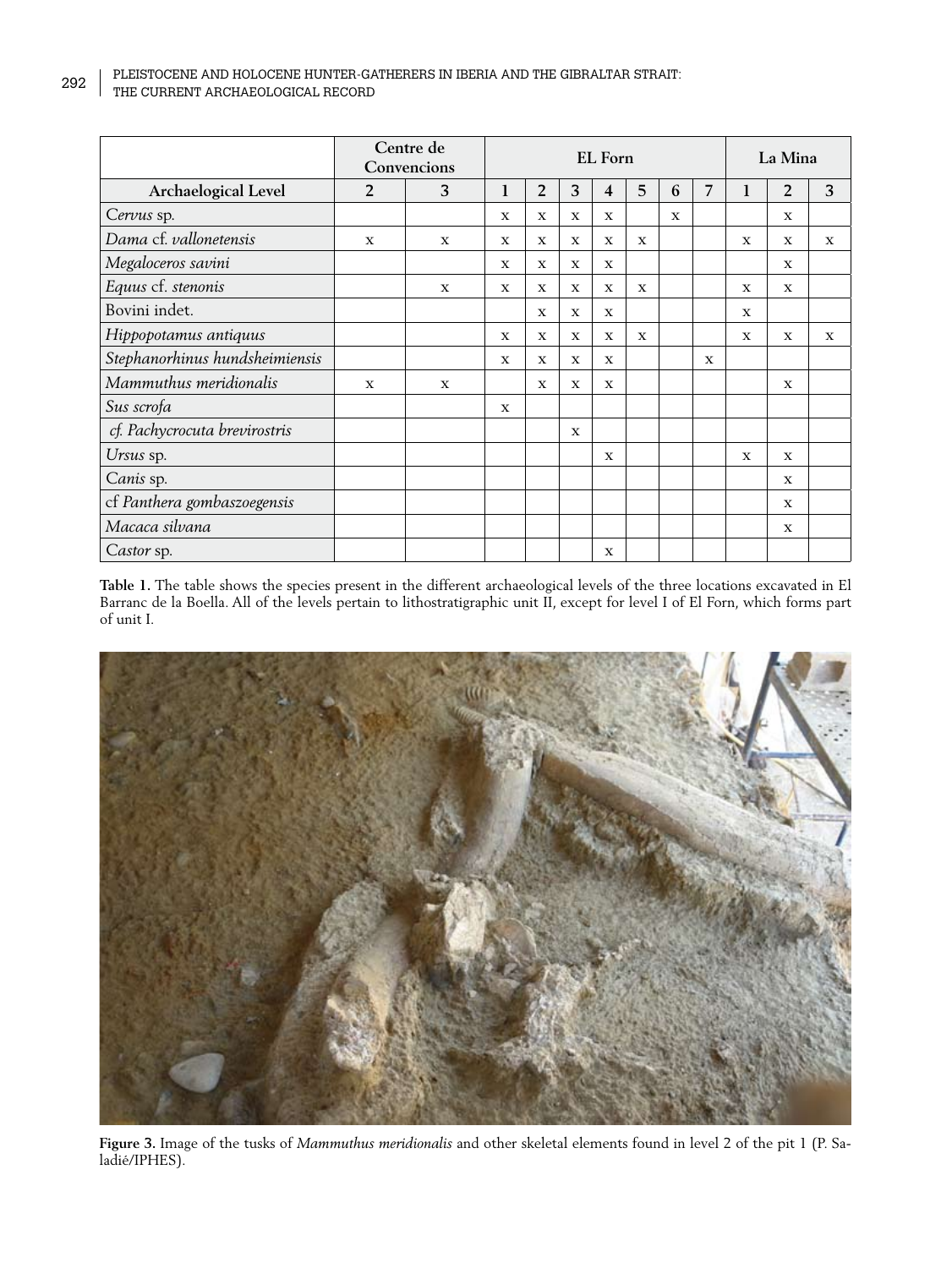

**Figure 4.** a) Schist pick found in level 2 of the pit 1 locality. b) Cleaver discovered in level 2 of el Forn. c) Chopping tool found in la Mina. (A.Ollé/IPHES).

levels (Tab. 1). The most commonly found skeletal elements are the most robust due to their higher mineral density, such as teeth, horns, antlers and the fragments of the diaphysis of the long bones. In pit 3, la Mina locality, complete bones are less abundant, which seems to be due to the increased activity of Hominidae and carnivores with respect to the bones found throughout the entire sequence known to date. The activity of the carnivores has been identified by way of the bite marks, the consumption of the epiphysis of the long bones and the presence of long splinters of bone showing signs of digestion. These modifications, together with the presence of coprolites (Fig. 5), would appear to indicate the presence of a large type of hyena, perhaps *Pachycrocuta brevirostris,* although so far no skeletal remains of these animals have been found at this site.



**Figure 5**. Hyena coprolite found in la Mina in spatial association with a flake of chert (P. Saladié/IPHES).

Evidence of Hominidae activity is barely visible. In general, the surfaces of the bones found at the three sites excavated in el Barranc de la Boella are in poor condition. This makes it impossible for us to accurately identify any possible cut marks. Despite this situation, the presence of Hominidae is evident at all three sites due to the presence of lithic industry. At el Forn this is abundant in levels 1 and 2 and disappears in the levels below these.

The lithic industry in the Barranc de la Boella record most of the pieces are made of chert, although schist, quartz, granite and quartzite were also used. All of the raw materials are locally available.

The lithic collection of the level 2 at pit 1 locality contains three hammerstones and seven fractured cobbles, which may suggest they were used either for striking or as striking platforms. The three existing cores show a unipolar and, occasionally, centripetal reduction. The rest of this lithic industry located at level 2 of the pit 1 locality consists of 45 complete flakes, 37 fractured flakes and fragments of flakes. Finally, the lithic assemblage contains only 8 retouched flakes, in the form of notched and denticulate implements. Also associated with this collection was a large-format tool: a pick made from a thick flake of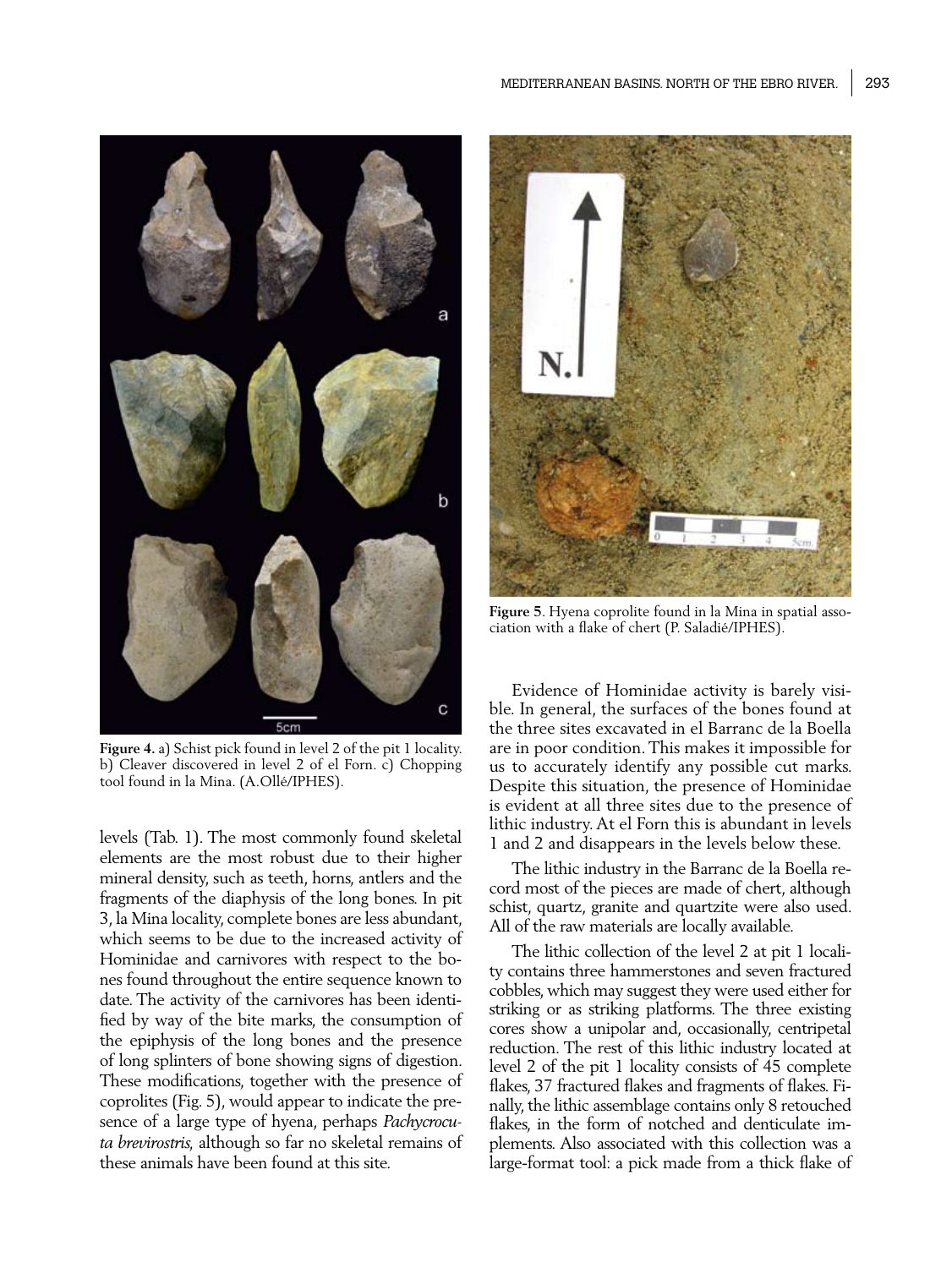schist (Fig. 4a). It must be pointed out that 11 refit groups were identified in this lithic collection, thereby proving its integrity.

The EF unit II (levels 2, 3 and 4) assemblage is composed of 104 items, including three hammerstone; 11pebbles and fractured pebbles mainly made from schist and one unipolar quartz core. The group of artefacts made from chert includes seven cores, 46 flakes, 14 broken flakes and six retouched flakes (denticulates). The assemblage also contains one cleaver made from a massive schist flake (split cobble) (Figure 4b).

In the LM assemblage, with 81 pieces found to date, sandstone and granite hammerstone have also been identified, together with several pebbles and cores from different types of rock. A. LM contains pebble and core technology with three schist choppers and two chopping tools, one of quartzite and the other of porphyry (Fig. 4c). The chert artefacts are almost as common (25 flakes, 21 flake fragments and seven retouched denticulate flakes).

## **4. Conclusions**

The fossil associations of the Barranc de la Boella were distributed in a flooded habitat situated at the confluence of a torrential tributary watercourse and the Francolí River. Against this backdrop the hominines accessed the carcasses of large animals that had become trapped or stranded in pools or channels, as documented in recent studies (Haynes, 1981). These animals also being accessed by carnivores have also been documented. A long mammoth bone found in EF shows significant perforations in its epiphyses caused by the consumption thereof by carnivores. These modifications point, almost without doubt, to the presence of *Pachycrocuta brevirostris* in this area during the Early Pleistocene.

We cannot know for sure whether the animals were obtained actively, perhaps by being pursued and driven into the boggiest places or whether the carcases were accessed following the accidental or natural deaths of the animals. The record of the late Early Pleistocene TD6-2 shows that the hominines of this time actively hunted large and potentially extremely dangerous animals such as rhinoceros or aurochs (Saladié *et al.,* 2011), which is why we can assume that the same strategies were also used in and around the Barranc de la Boella. However, it is possible that other methods were used to obtain the animal resources provided by mega-herbivores such as *M. meridionalis* or *H. antiquus*. The sites used for butchering individual large herbivores have been

described as part of the foraging strategies of modern hunter-gatherers. This analogy would suggest that the hominines that occupied the area in and around Barranc de la Boella localities and, by default, the hominines of that time, were towards the top of the food chain, a claim also indicated by the record of level TD6-2 of Gran Dolina (Sierra de Atapuerca) (Saladié *et al.,* 2014) and by all the other Lower Pleistocene collections of the Sierra de Atapuerca (Huguet *et al.,* 2013). The El Barranc de la Boella record also confirms the capacity of these hominines to use and obtain animal resources in the European ecosystems of the late Early Pleistocene by means of different strategies.

Finally, mention must be made of the discovery of elements characteristic of an early Acheulean technology in the pit1 and EF locations, whereas these have not been found yet in LM. These Acheulean components consist of large cutting tools manufactured in schist and represent standardised morphologies such as the pick and the cleaver, and they are accompanied by an assamblage collection of smaller chert instruments, the most noteworthy of which are small– and medium-sized flakes, some of them retouched (denticulate tools). It is important to point out that the large cutting tools from level 2 of the Pit 1and el Forn represents one of the oldest evidences of the early Acheulean in Europe.

The goal of archaeological investigation at Barranc de la Boella site over the next few years will be to develop a research project based on the established documentation. This fieldwork will be one of the key factors in the acquisition of diaphanous and well founded archaeological records in order to participate in the debate regarding the origin, autecology and paleoecology of the first settlers of Eurasia. This oportunity was opened by Dr Salvador Vilaseca at Barranc de la Boella when he produced his daring description of an artificially reduced stone object found there together with the faunal remains of a proboscide. This paradigm has been recognised 40 years later and we must now acknowledge his honest stance with respect to the facts observed regarding the material culture of our most distant predecessors.

### **Acknowledgements**

The team that conducted the archaeological research and excavation of the El Barranc de la Boella site would like to acknowledge the interest shown by the Municipal Council of La Canonja with respect to the funding and presentation to the public of the fieldwork and research carried